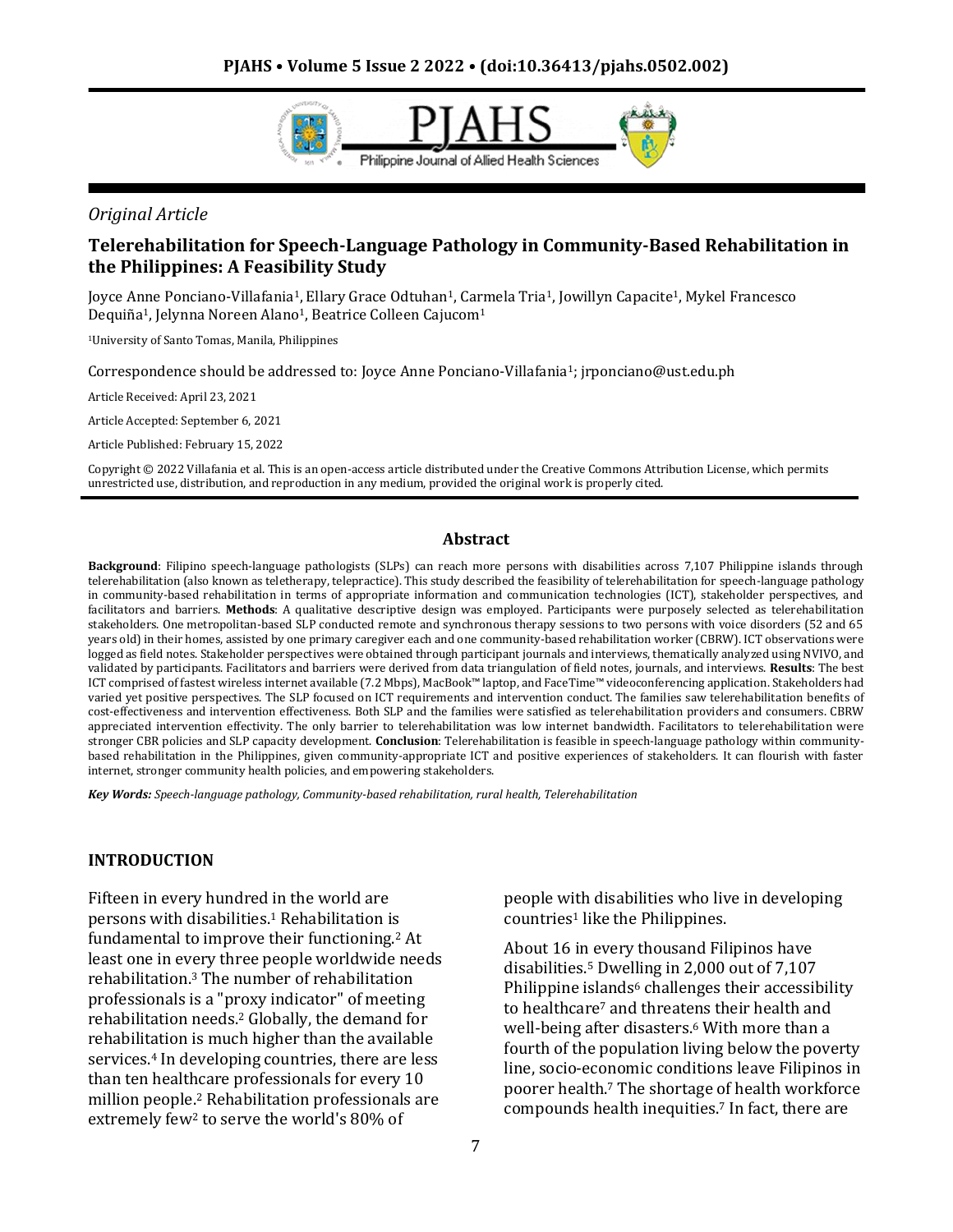only 672 speech-language pathologists (SLPs) in the country.<sup>8</sup> With the deepening health inequities, community-based rehabilitation (CBR) is recommended for developing countries to improve access to rehabilitation.

CBR is a strategy within community development that integrates disability in health, education, employment, and social services to promote equality and equity, and eradicate poverty. A community with CBR is empowered<sup>9</sup> and removed of physical, communication, policy, and attitudinal barriers in all its services.<sup>10</sup> Everyone, therefore, has good health and wellbeing, lifelong education, decent work, and sufficient social protection regardless of disabilities.9,10 Augmenting the rehabilitation workforce is crucial in achieving this.<sup>4</sup> CBR workers (CBRWs) assist in rehabilitation or even work across health and social services.<sup>1</sup>

CBR movement in the Philippines started in 1981.<sup>11</sup> Rural and remote communities trained community members to become CBRWs as aides in assessment and intervention $11-15$  and refer to more specialized services as necessary.11,14 Communities can also actualize telerehabilitation (TR) to break down the geographic barrier in health through the use of technology in information and communications (ICT)<sup>16</sup> in CBR.16,17

TR is a way of delivering rehabilitation services of assessment, intervention, and consultation from rehabilitation professionals to clients separated by time and distance through utilizing ICT.<sup>18</sup> Speech-language pathology through TR works with individuals across the lifespan for hearing, speech, language, voice, and swallowing functions.18,19 For over a decade, TR has proven to be as effective as face-to-face speech-language services.<sup>20-24</sup> It answers the challenges in accessibility19-21,23,24 and affordability of rehabilitation services.19,20,23,24 Patients and their families, and professionals are satisfied with TR.19-21,24

In 2004, the Philippines documented the first delivery of healthcare services through ICT from professionals in the northern region to patients from the south.25 To date, 12 studies from 2008 until 2020 employed ICT to offer medical consultations, rehabilitation, mentoring, and monitoring of Filipinos from far-away

communities about their general health concerns, chronic disease, mental health, orthopedic difficulty, neurologic problem, communication disorder, and cardiac disease.<sup>26</sup>

With the existence of CBR in Philippine rural communities, this demands information on whether TR can equalize rehabilitation opportunities made inequitable due to geography and poverty. Furthermore, no study has yet established the feasibility of TR within CBR to deliver speech-language services in the Philippines. This study aims to answer, "How can TR deliver speech-language pathology services in CBR in the Philippines?" by describing the best ICT; understanding the perspectives of the SLP, persons with disabilities and their families, and CBRW as TR stakeholders; and identifying facilitators and barriers to TR implementation.

# **METHODS**

**Ethical Considerations**. This study received ethical clearance from the Ethics Review Committee of the College of Rehabilitation Sciences, University of Santo Tomas. It adhered to the ethical principles in CIOMS of 2016, Declaration of Helsinki of 2013, International Conference on Harmonisation Good Clinical Practice of 2018, and National Ethical Guidelines for Health and Health-Related Research of 2017. The researcher team, composed of six females and one male, was certified with Good Clinical Practice by the Philippine Health Research Ethics Board. The lead researcher with a master's degree in Reading Education and a bachelor's degree in Speech-Language Pathology managed the team, as an academic faculty member, with student researchers of an undergraduate program of Speech-Language Pathology.

**Study Design**. As this is a qualitative study, it utilized a descriptive research design with a phenomenological methodological orientation. Qualitative descriptive design examines a phenomenon by purposely selecting participants to interview and observe, qualitatively analyzing multiple data sources to obtain themes, and straightforwardly describing findings and providing facilitators and challenges.<sup>27</sup> This study design was the most suitable to describe the feasibility of delivering speech-language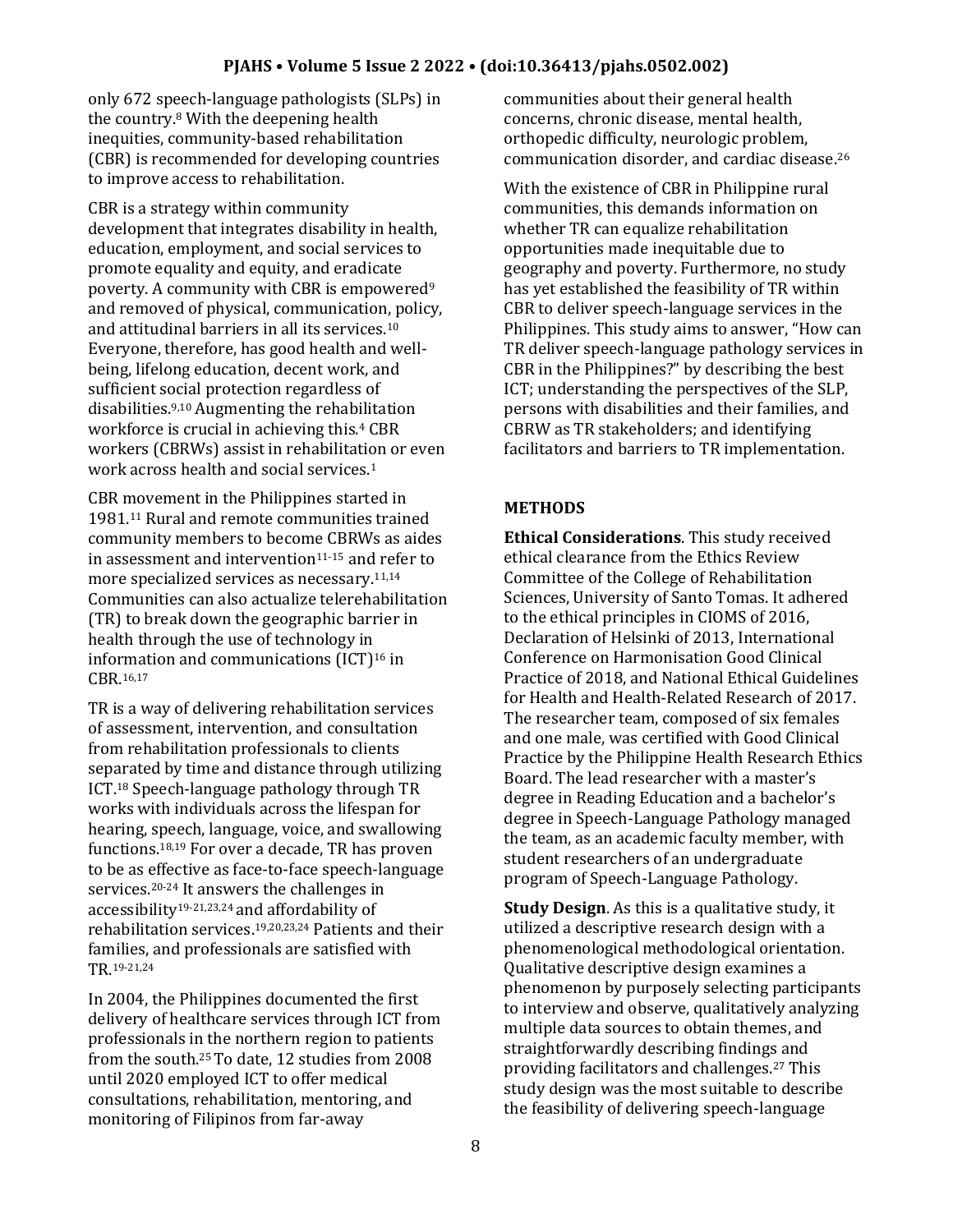pathology service through TR in CBR. The ICT infrastructure, TR stakeholder viewpoints, and TR facilitators and barriers were detailed through observing therapy sessions and analyzing journals and interviews with the SLP from the metropolis, persons with disabilities and their families, and CBRW of the far-off community implementing CBR.

**Setting**. This study's settings considered the disability and rehabilitation factors that influence understanding the TR feasibility within CBR to provide speech-language pathology services. These covered the population of persons with disabilities and SLPs.

Naga City, in the province of Camarines Sur, was chosen as the rural community. It is one of the two regions in the country with the secondhighest population of persons with disabilities.<sup>5</sup> Approximately 7.63% with speech impairment, 10.10% with deafness, and 12.79% with intellectual disabilities<sup>5</sup> may benefit from rehabilitation services. There was not a single SLP residing in the city to provide for their needs.<sup>8</sup>

Manila City, one of the cities of the country's National Capital Region, was selected as the metropolitan community. Aside from it being the most populous region in the country and with most persons living with disabilities,<sup>5</sup> it also has the most number of SLPs.

**Speech-language pathology TR program in CBR of Naga City.** Naga City's CBR program that started in 2014 was co-provided with the local government and the higher-education institution of the research team. It designated at least one CBRW from each barangay or smaller administration under the local government.<sup>15</sup> Part of CBRW training was learning while assisting therapy sessions of persons with disabilities that were provided by supervised speech-language pathology clinical students at their city's health center. This prompted to study the feasibility of TR to deliver speech-language intervention remotely from Manila City to persons with disabilities in their homes with their families and CBRW.

From February 2018 to March 2018, four individualized speech-language TR sessions were provided in real-time from the SLP in

Manila City to the homes of persons with disabilities with their primary caregivers and other family members, and the CBRW of a barangay in Naga City. The SLP employed techniques and strategies directly to the persons with disabilities. The CBRW physically reinforced instructions to support persons with disabilities and facilitate learning of the primary caregivers in their home environment. The SLP, persons with disabilities and their primary caregivers, and CBRW were this study's participants as TR stakeholders. The manipulated ICT in every TR session was this study's equipment.

**Participants**. A total of four TR stakeholders participated in this study. Three were residents of the rural community, and one was from the metropolitan community.

The only CBRW of a barangay of Naga City was invited to participate. Together with least two from the researcher team, two adult persons with disabilities from the same barangay were recruited to join the study. They must have been at least 18 years old with speech-language disorder/s but with no medical conditions of dysphagia, visual and hearing impairments, neurocognitive disorders, and psychological conditions. One primary caregiver of each was also included as participant. All of them were proficient in Tagalog, their second language to their native Bicolano language. Meanwhile, from Manila City, one SLP with at least five-year experience and Tagalog as primary language served as the TR service provider.

After purposefully selecting all the participants, face-to-face explanations of the study's research team, purpose, procedures, benefits, risks and inconveniences, voluntary participation and privacy and confidentiality, and contact details followed. All recruited participants gave their written consent and participated throughout this study.

**Equipment**. ICT bridged the approximately 410,000 m distance between participants in the rural community and metropolitan areas (Table 1). Since the National Capital Region has faster and more reliable internet connection compared to Naga City and other rural communities,<sup>28</sup> the ICT testing focused on Naga City's available wireless internet and technological resources at the time of the study.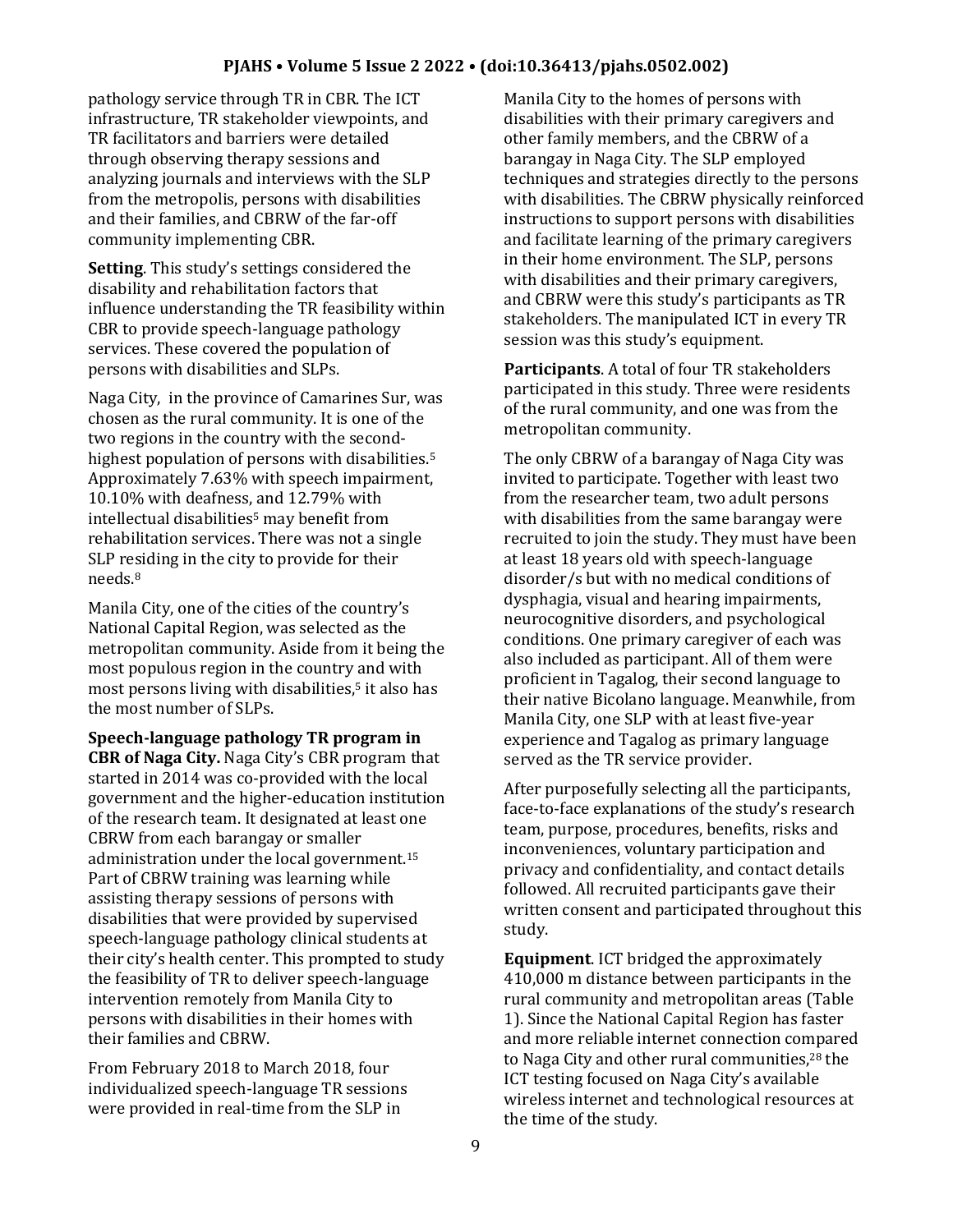In the rural community, the combinations of internet connections, laptops, and videoconference applications were manipulated every session. All locally available mobile internet services<sup>28</sup> of 3G and LTE speeds were utilized. Laptops and software during speechlanguage pathology TR sessions varied.16,22 A Windows™ laptop with videoconferencing

software Skype™,16,20-23 Google Hangouts™, Viber™, and Facebook Messenger™ was adopted. MacBook Air™ with the same applications was included in the ICT testing, with the addition of the FaceTime™ videoconferencing application. Meanwhile, the metropolitan-based SLP utilized LAN cable internet, MacBook Air™, and all the software.

| Internet            |                      |             |                 | Laptop             | <b>Software</b>               |  |
|---------------------|----------------------|-------------|-----------------|--------------------|-------------------------------|--|
| Wired               | 3G mobile            | LTE mobile  | Windows         | Apple (macOS       | Skype (Minimum requirements   |  |
| LAN                 | internet             | internet    | (Windows 10)    | 10.12 operating    | of Windows 7 or macOS 10.9    |  |
| internet            | $(7.2 \text{ Mbps})$ | $(120$ Kbps | operating       | system, 1.8GHz     | operating system, 1GHz        |  |
| $(10 \text{ Mbps})$ |                      | to 384      | system, dual-   | dual-core          | processor, and 512 MB of RAM) |  |
|                     |                      | Kbps)       | core processor, | processor, 4 GB of | Google Hangouts (Minimum      |  |
|                     |                      |             | 4 GB of RAM)    | RAM)               | requirements of Windows 7 or  |  |
|                     |                      |             |                 |                    | macOS operating system and    |  |
|                     |                      |             |                 |                    | Quad Core processor)          |  |
|                     |                      |             |                 |                    | Viber (Minimum requirements   |  |
|                     |                      |             |                 |                    | of Windows XP or macOS 10.7   |  |
|                     |                      |             |                 |                    | operating system, Dual Core   |  |
|                     |                      |             |                 |                    | processor, and 1 GB of RAM)   |  |
|                     |                      |             |                 |                    | Facebook Messenger (Minimum   |  |
|                     |                      |             |                 |                    | requirement of 512 MB of RAM) |  |
|                     |                      |             |                 |                    | Facetime (Minimum             |  |
|                     |                      |             |                 |                    | requirement of macOS          |  |
|                     |                      |             |                 |                    | operating system)             |  |

**Table 1.** List of ICT used during SLP TR in CBR.

**Data Collection.** The ICT was observed during TR in the homes of persons with disabilities in every TR session and was inputted as field notes. Permutations of wireless internet, laptop, and teleconference software were carried out every intervention session. With the 3G mobile internet, the Windows™ laptop was used to operate Skype™, Google Hangouts™, Viber™, and Facebook Messenger™. The laptop was then switched to MacBook Air™ to control the teleconference applications in the same order with the addition of FaceTime™. The LTE internet connection was next utilized, first with the Windows™ laptop in the exact order of software and then followed by the MacBook Air™ to work with the software in the same flow. The SLP in the urban city consistently used MacBook Air™ and wired LAN to connect to the internet, running the same applications in sync with the remote and rural community.

The experiences of stakeholders were documented in journals at the end of every TR session and were obtained via an interview after

the last TR session. These were gathered in their respective settings in the rural and metropolitan communities. All the participants were provided notebooks to write down their thoughts about TR. Primary caregivers and CBRW journaled their thoughts guided by questions, "Were resources readily available? What are the difficulties that you faced? Do you think this type of intervention is helpful? What are the recommendations you could give?" The SLP documented his thoughts, "How does telerehabilitation differ from the conventional face-to-face rehabilitation? Were the resources readily available? Were there any difficulties that you faced during the implementation of the telerehabilitation? How do you think we could make this intervention more beneficial? How could you think the implementation could be improved?" These notebooks were collected after the last TR session. One-on-one interviews were conducted as well after the last TR intervention session by the lead researcher. The questions "How was your TR experience? What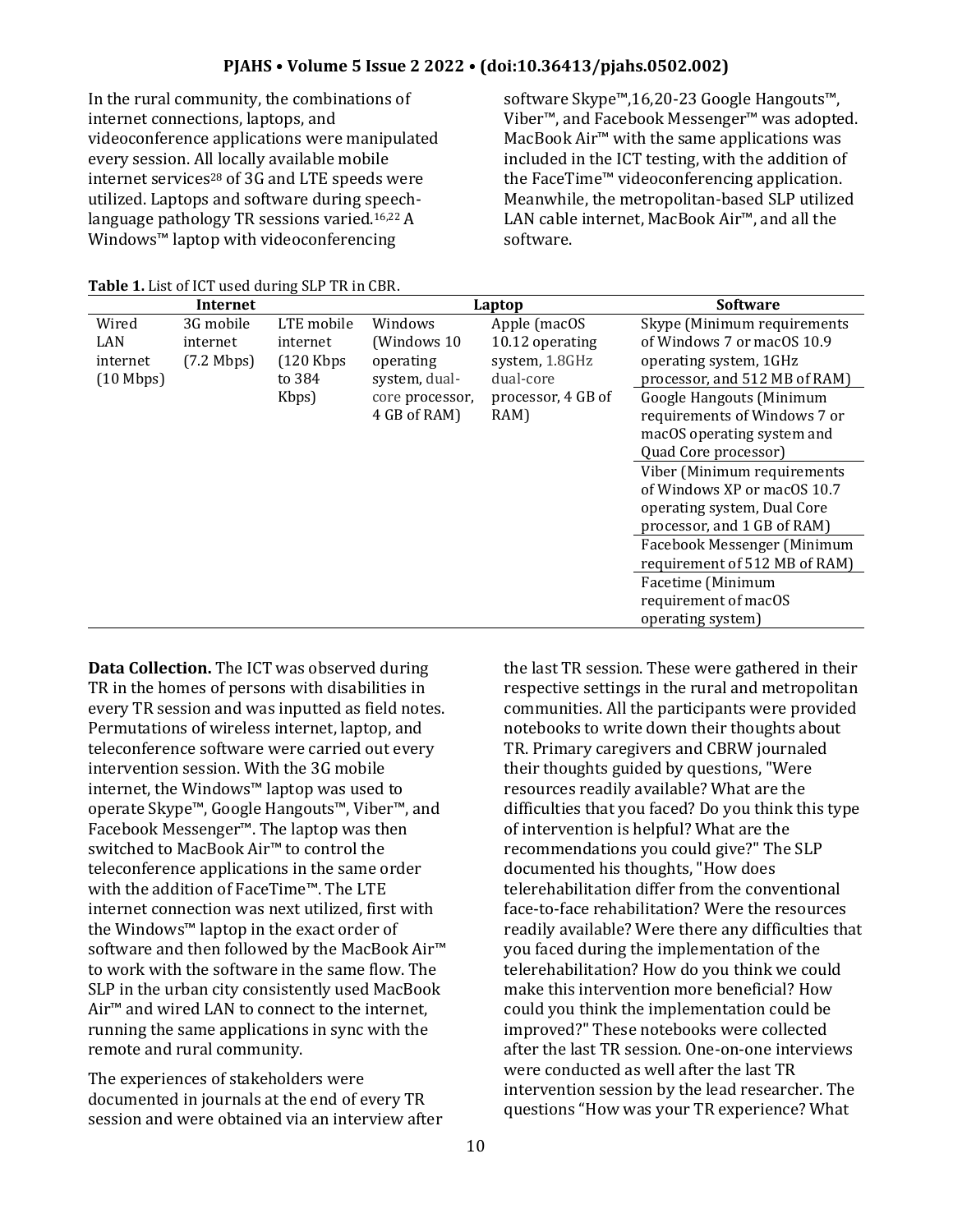recommendations can you give to improve TR?" were embedded in a natural 3-minute and audiorecorded interview. Only one interview was conducted per participant to summarize their experiences and share additional insights.

**Data Analysis**. Multiple data sources of field observation, participant journals, and interviews were analyzed separately to describe the feasibility of speech-language pathology services in CBR through TR.

Field notes documented the fluctuations in internet connectivity and the frequency counts of audio-video delays. These observations were used to identify the best ICT in TR occurring within the far-flung community and distant SLP.

Stakeholders' perspectives from journals and interviews were thematically analyzed<sup>29</sup> using NVivo ver. 11 software by the research team. Each journal and audio-recorded interview was transcribed in preparation for an inductive approach to determine general and sub-themes. The themes were subjected to member-checking or participant validation to check for the accuracy of their insights. The findings presented in codes, meaning, frequency count, and select participant statements expounded on their experience stakeholders of TR.

Data triangulation of field notes, journals, and interviews was applied to determine factors that affect TR implementation. This derived the factors that may facilitate or hamper TR delivery

of speech-language services in CBR in a rural community.

#### **RESULTS**

Data was gathered from observing TR sessions and interviewing TR stakeholders. Two community-dwelling adults obtained speechlanguage intervention through TR in their homes with their primary caregivers. One of the two was a 65-year-old female who suffered from a stroke was non-ambulatory and cared for by her children. The other person living with a disability was also a stroke patient. He was 52 years old, ambulatory, and cared for by his daughter. Both were diagnosed to have voice problems due to dysarthria. A distant SLP in a metropolitan city delivered all the synchronous speech-language TR sessions that included respiratory and voice exercises with the assistance of the CBRW. Findings on the best ICT, stakeholder perspectives on TR, and the facilitators and barriers to TR in CBR are discussed in the subsequent sections.

**ICT in TR service-delivery of speech-language pathology within CBR.** Based on field notes, the most appropriate ICT for the rural and remote community are wireless LTE internet with 7.2Mbps speed, MacBook Air™, and FaceTime™ (Table 2). These presented the most stable internet connection and the least number of audio-video delays.

|                 | <b>rapic 2.</b> Descret combination or internet, laptop, and software. |       |                |                 |                |       |                |                |                   |  |
|-----------------|------------------------------------------------------------------------|-------|----------------|-----------------|----------------|-------|----------------|----------------|-------------------|--|
|                 | Laptop and software                                                    |       |                |                 |                |       |                |                |                   |  |
|                 | Windows                                                                |       | <u>iOS</u> *   |                 |                |       |                |                |                   |  |
| <b>Internet</b> | Skype                                                                  | Viber | Google         | Messenger Skype |                | Viber | Google         | Mes-           | Facetime*         |  |
|                 |                                                                        |       | Hangout        |                 |                |       | Hangout        | senger         |                   |  |
| 384             |                                                                        |       | +              |                 |                |       |                | -              | -                 |  |
| Kbps            | 4 <sup>a</sup>                                                         |       | 3 <sup>a</sup> | 3 <sup>a</sup>  | 4a             |       | 3 <sup>a</sup> | 3 <sup>a</sup> | 0.05 <sup>a</sup> |  |
| <u>7.2</u>      |                                                                        |       |                |                 |                |       |                |                |                   |  |
| $Mbps^*$        | 3a                                                                     |       | 2 <sup>a</sup> | 2 <sup>a</sup>  | 3 <sup>a</sup> |       | 2 <sup>a</sup> | 2 <sup>a</sup> | 0.03 <sup>a</sup> |  |

**Table 2.** Best ICT combination of internet, laptop, and software.

Note: + with connection issues; - without connection issues; <sup>a</sup> Minimum number of delays between audio and visual images during videoconferencing per minute; *\** Best combination of internet, computer and operating system, and videoconference software

All rural community ICT issues were easily solved. ICT simply required reconnecting to the mobile internet services in every disconnection, regardless of the laptop and software used. Audio-video delays were dealt with based on noticeable trends in the speed of wireless internet connectivity being used during TR. More frequent audio-video delays with all videoconferencing applications were logged using 3G compared to LTE wireless internet. Every lag lasted no more than 3 seconds, so TR in the rural community merely waited for the audio-video feedback to stabilize.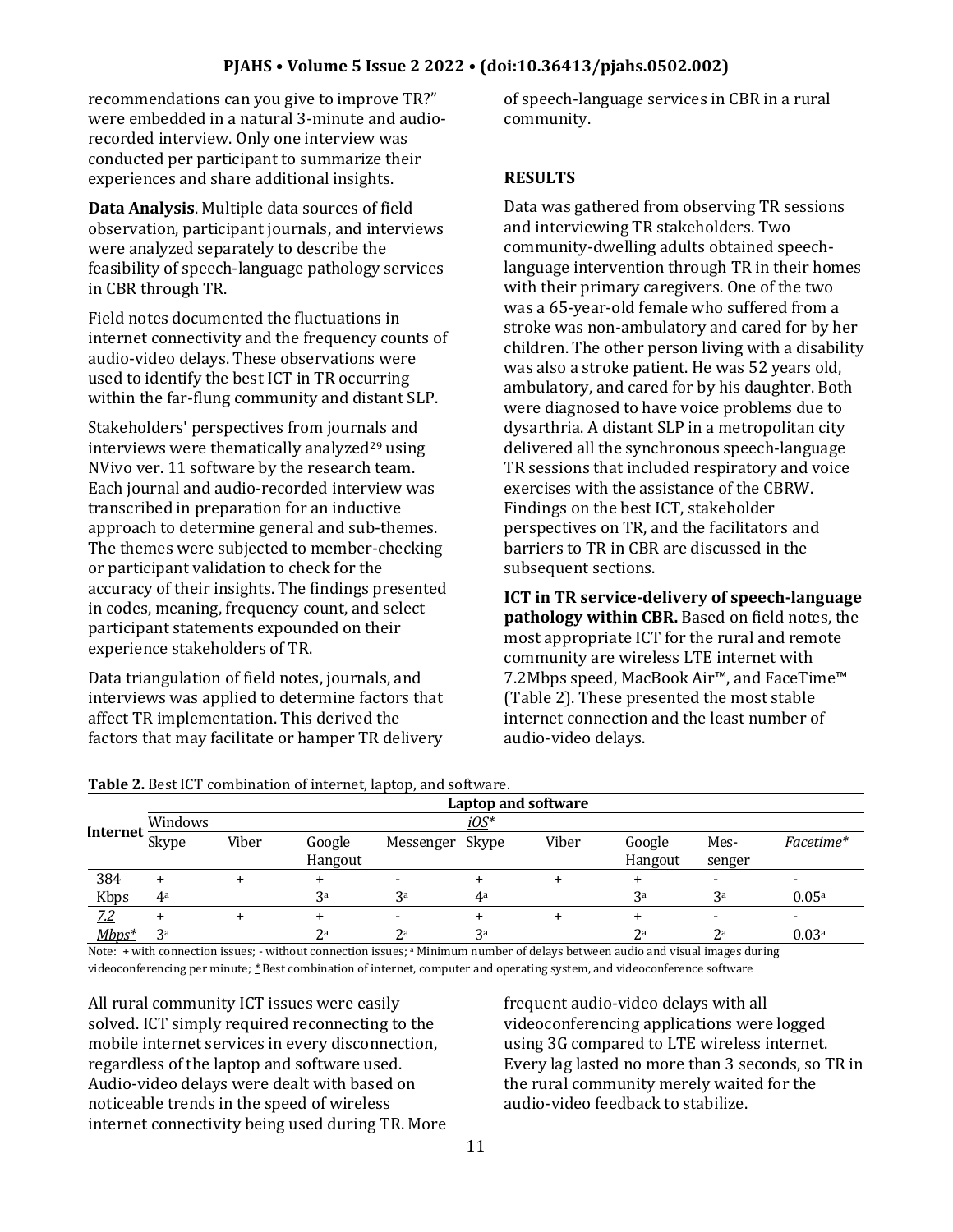**Stakeholders' perspectives on TR to receive speech-language pathology in CBR.** Based on participant journals and interviews, the perceptions of the SLP, persons with disabilities and their families, and the CBRW revolved around two main themes of technological and clinical aspects of TR. The technological aspect

revealed a minor theme of ICT appropriateness in TR. As for TR's clinical aspect, it unpacked minor themes of service satisfaction, cost-benefit of TR, and effective clinical conduct of TR. A total of four minor themes were illustrated by the specific participants (Table 3).

| Table 3. Perspectives of persons with disabilities and their families, CBRW and SLP on TR in CBR. |                                                                                   |                                                                                                                  |                                                                                  |                                                                                              |  |  |  |
|---------------------------------------------------------------------------------------------------|-----------------------------------------------------------------------------------|------------------------------------------------------------------------------------------------------------------|----------------------------------------------------------------------------------|----------------------------------------------------------------------------------------------|--|--|--|
|                                                                                                   | <b>Perspectives on TR</b>                                                         | <b>SLP</b>                                                                                                       | <b>Families and</b>                                                              | <b>CBRW</b>                                                                                  |  |  |  |
|                                                                                                   | in speech-language pathology                                                      |                                                                                                                  | persons with                                                                     |                                                                                              |  |  |  |
|                                                                                                   |                                                                                   |                                                                                                                  | disabilities                                                                     |                                                                                              |  |  |  |
| Code                                                                                              | Meaning                                                                           | Frequency counts and selected statements                                                                         |                                                                                  |                                                                                              |  |  |  |
| Effective<br>intervention                                                                         | TR is an effective<br>modality to deliver the<br>speech-language<br>intervention. | 3 - "Similar conduct<br>with face-to-face."<br>3 - "Better outcomes"<br>with more frequent<br>therapy sessions." | 4 - "Facilitates<br>improvement."<br>3 - "Patient"<br>motivation to<br>improve." | 4 – "Hastens and<br>facilitates<br>improvement."<br>2 - "More frequent<br>therapy sessions." |  |  |  |
| Cost-effective                                                                                    | TR reduces<br>rehabilitation costs.                                               |                                                                                                                  | 3 - "limited financial<br>resources for<br>healthcare services."                 |                                                                                              |  |  |  |
| ICT pre-requisite                                                                                 | ICT is a technological<br>requirement in TR.                                      | 4 - "Improvement in<br>internet signal."                                                                         |                                                                                  |                                                                                              |  |  |  |
| Service<br>satisfaction                                                                           | Consumer/provider<br>satisfaction with TR.                                        | 3 – "Smooth<br>execution with ICT."                                                                              | 6 - "No problem<br>with how therapy<br>was delivered."                           |                                                                                              |  |  |  |

The SLP focused on ICT pre-requisite and conduct intervention of TR. Cues and prompts were delivered very much like face-to-face therapy sessions ("*Hindi masyadong nagkakaiba ang therapy dahil mainam na naibibigay ang mga tulong at tanong sa pasyente*."). However, its success depended on ICT, specifically better internet connection ("*Mas magandang signal ng internet [sa komunidad]*"). It can even be as effective with more frequent intervention sessions ("*Mas madalas na pagpapatupad ng therapy.*"). There was overall satisfaction with TR as a rehabilitation provider ("*Maayos nagawa*").

Persons with disabilities and their families overwhelmingly expressed satisfaction as a consumer or recipient of TR in CBR ("*Walang problema... Maganda… Maayos…*). Fluctuating internet connection ("*Koneksyon lamang po yung problema*") didn't hamper their positive reception ("*Wala naman pong naging problema habang ito'y po'y inyong ginagawa*"). They expounded on long-term gains from TR. It was perceived to achieve positive communication outcomes ("*Nakakatulong ito dahil mas* 

*napapabuti o mas napapadali ang paggaling at mas nagkakaroon ng malaking tyansa sa paggaling nito*") without costing a lot of money. It removes the need for specialized transportation costs to go clinics and hospitals for in-person intervention ("*Sa bahay na lang po kasi syempre mahihirapan din siya kasi ganyan, sa paglalakad niya*") and out-of-pocket healthcare expenses ("*Kapos para sa gamutan*"). Emphasis was also placed on their crucial role in assessment and intervention during TR, specifically on their motivation throughout the process of obtaining better health outcomes ("*Wag kabahan… Magkaroon ng lakas ng loob na gumaling*").

CBRW appreciated the advantages of TR in speech-language services and overlooked the internet barrier ("*Mahina yung [internet] signal*"). It timely and effectively provides much needed rehabilitation ("*Mapadali mapabilis ang paggaling*"). Outcomes amplify with generalization given more frequent therapy sessions ("*Sana tuluy-tuloy… Kahit wala na kayo, matuloy ng pasyente*").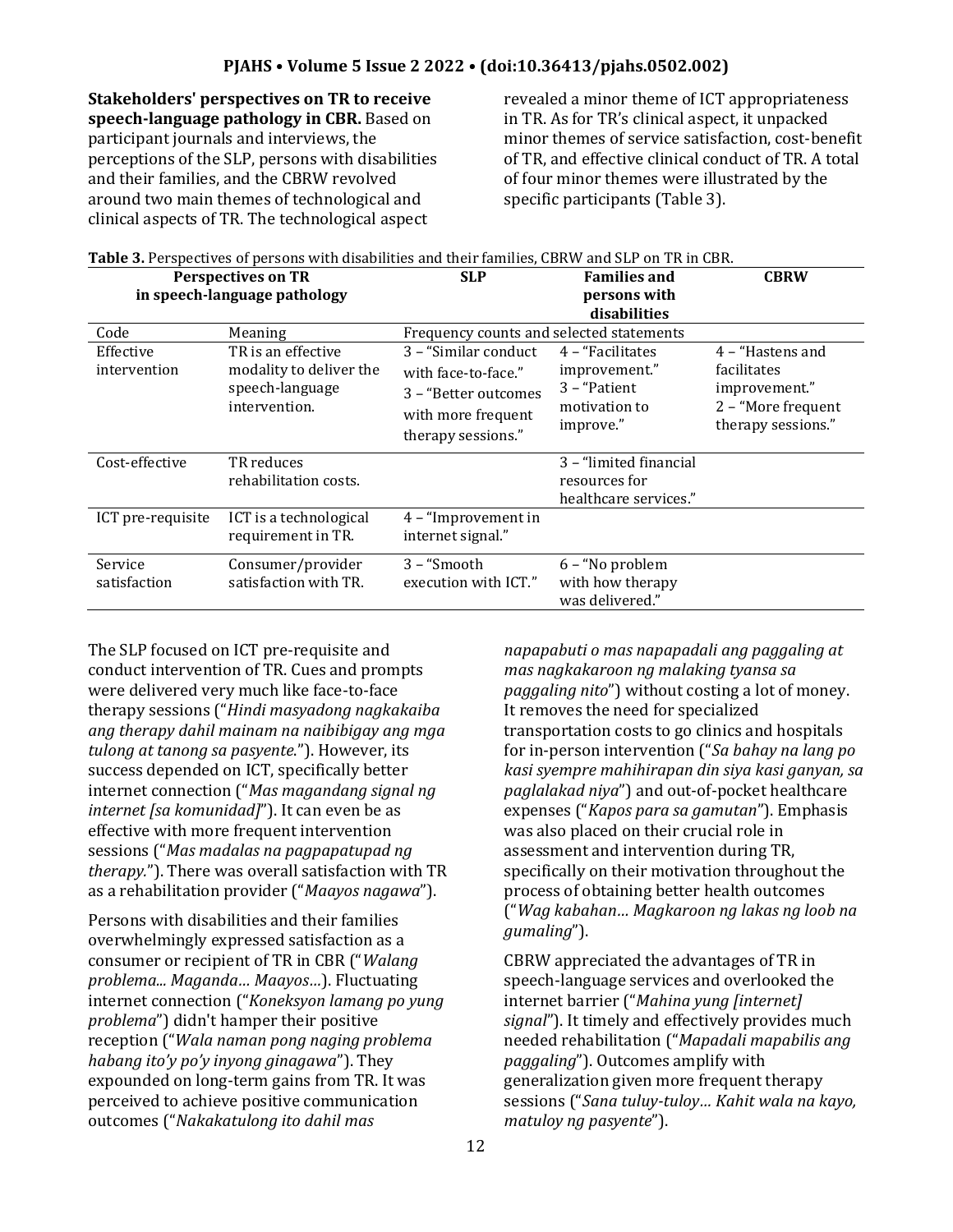**Facilitators and barriers of telerehabilitation in the Philippines.** Findings from field notes observations, journals, and interviews indicate that SLP capacity-building on ICT and TR, and community policies on CBR with TR were deemed TR facilitators. The only barrier to TR was the low-bandwidth wireless internet connection in the rural community.

SLP capacity development can sustain TR as an alternative speech-language intervention modality in CBR. All TR sessions were effectively delivered because the SLP was able to operate and troubleshoot ICT. These observed technical capacities assured the SLP of TR similarity with face-to-face therapy sessions that were accentuated in the journal and interview.

Community's CBR policies can enhance the recognized cost-effectivity and intervention effectivity of TR. Existing CBR policies in the community of free rehabilitation services can be strengthened to include TR as another modality to be conducted in homes of persons with disabilities. Continuing CBRW training to include TR can help them assist better during TR sessions and monitor families' attitudes and skills to continue therapy goals independently every day. These can potentially empower persons with disabilities and their families ("*Dapat magtyaga kami*") and create a more accessible rehabilitation ("*Sana di lang samin*").

TR in rural-based CBR is hampered by the slow mobile internet connection in the community. Internet largely dictates which laptop and software in the ICT infrastructure of TR.

# **DISCUSSION**

This study details how speech-language pathology intervention through TR is viable in rural and remote Philippines communities. In addition, it can be incorporated in CBR. It describes the best ICT in terms of internet, laptop, and software infrastructure. It understands the perspectives of the SLP, persons with disabilities and families, and CBRW as stakeholders of TR. And it identifies the facilitators and barriers to sustaining TR implementation in the country.

ICT is imperative but not the core of TR in speech-language pathology. It is one of the many necessary resources that depend on the availability and accessibility in the area where TR is implemented. ICT is adjusted to the various factors within stakeholders and their environments. Contextualizing ICT in this study permits TR in a country with mobile network connection rank of 74th out of 77 countries.28,30 ICT's hardware and software also consider the connectivity medium bandwidth.<sup>16</sup> For a rural community like Naga City, Camarines Sur, the faster mobile internet speed is 7.2 Mbps, 30 As anticipated, Skype didn't work because of its 10 Mbps bandwidth requirement.16,22-24 MacBook Air™ and FaceTime™ prove superior because their technical specifications use lesser internet bandwidth but produce better audio-video quality.<sup>31</sup> Regardless, technical difficulties in TR are easily resolved and do not impact the quality of service.<sup>22</sup> The SLP's attention on ICT confirms technical principles as one of the fundamental TR aspects.<sup>18</sup> ICT flexibility in TR should be carried over in CBR implementation. CBR programs make optimum use of local resources to provide equitable essential services like health while maintaining people at the center of the services.<sup>1</sup> Therefore, the ICT of TR in CBR must also always be person-centered.<sup>24</sup> Internet and other equipment in the rehabilitation technological infrastructure within CBR are selected depending on clinical outcomes for persons with disabilities<sup>16</sup> and resources of communities carrying out CBR programs.<sup>10</sup>

The core of TR in speech-language pathology remains to be the service for persons with disabilities and their families. TR is an alternate mode for SLPs to provide services across the lifespan and across the continuum of care. It is not different from traditional face-to-face rehabilitation,18,19 as the SLP also emphasizes, yet it enhances the quality of care provided.<sup>19</sup> With the mere use of ICT, the concentration of Filipino SLPs in metropolitan areas can potentially be spread to address the rehabilitation needs of persons with disabilities from the rest of the Philippine archipelago. TR improves the dosage of speech-language pathology therapy sessions and outcomes for persons with disabilities. Interventions through TR can be more frequent and done in a more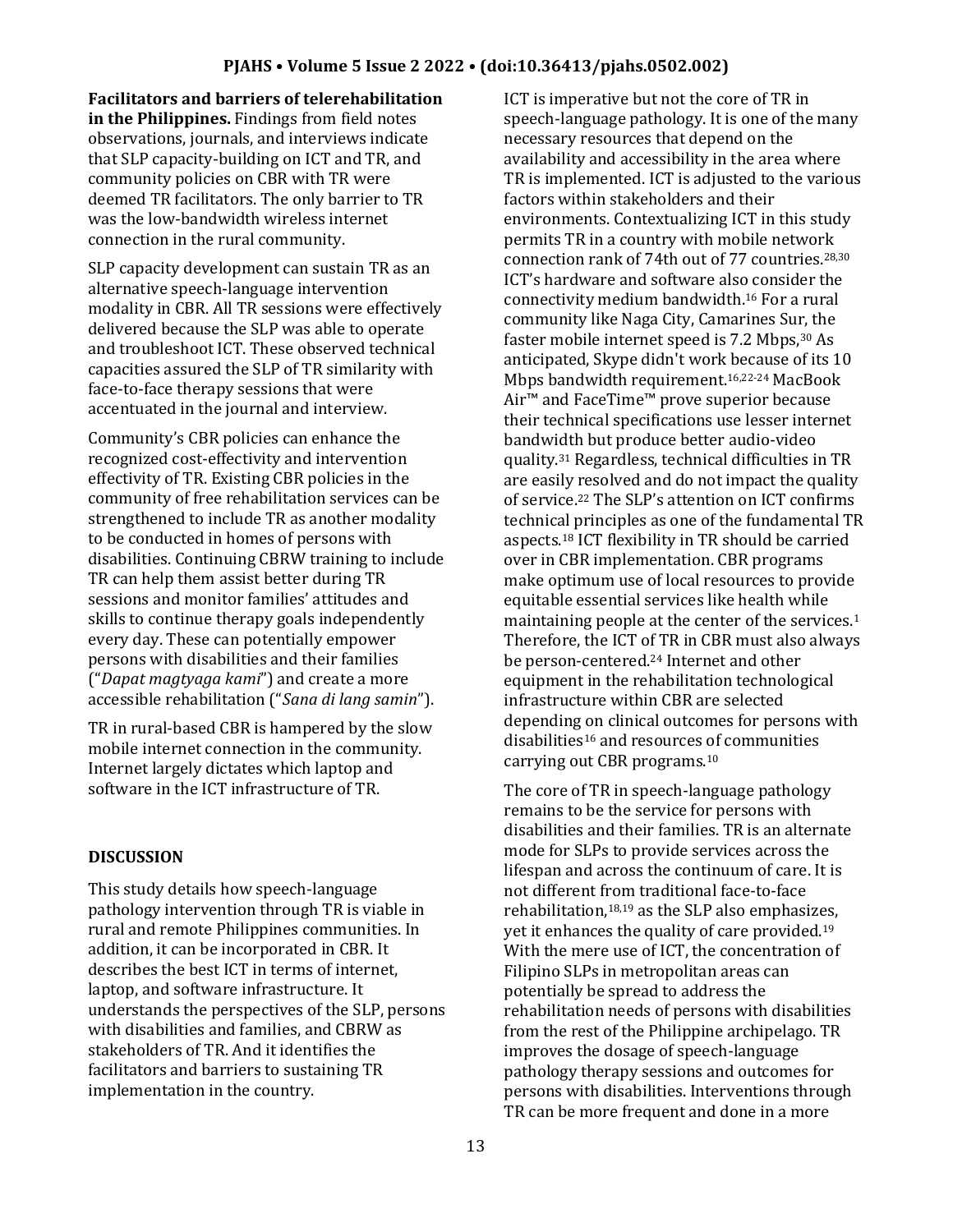natural environment, like in homes, which can consequently cultivate the greatest functionality in everyday setting19,22 and eventual inclusion with the community. The families echo these positive outcomes. The CBRW mentions how TR addresses impairment and explains further the potential to integrate and participate in the community. TR cost-effectiveness is another sentiment that is consistent with others receiving TR in homes in their distant communities.19,20,23,24 It saves time and money due to not having to leave home to receive speech-language pathology intervention from community health centers, private clinics, or hospitals. Stakeholder satisfaction with speechlanguage pathology TR is also highlighted. The families are satisfied with TR in speech-language services, just like other families in other cultures and geography with TR experience.19-21,24 Access to rehabilitation is one of the overarching advantages of TR.19-21,23,24 It is important to merge this with cost-effectivity and interpret it in the CBR context. The families also hope that other low-income families can be accorded an equal opportunity to access TR. This can be construed as a seed of empowerment to organize and mobilize as a unit to advocate in the cocreation and sustainability of disability-inclusive policies and programs beyond health.<sup>1</sup> CBRWs and the families become allies. While they assist in bringing TR to where persons with disabilities are, they amplify the voice of persons with disabilities to their local governments.

The implementation of TR in speech-language pathology within CBR stresses the issue of its sustainability in the Philippines. Maintaining the facilitators and improving the barriers tackle this. Low internet bandwidth is the primary technical factor20,26 that deters organizations from integrating technology in health.<sup>26</sup> Even with this perceived and observed barrier, numerous facilitators from this experience can push TR towards the utility in the profession, sustainability in practice, and social equity in health outcomes for Filipinos. Policies on disability, like those in the rural community,14,15 must respect equal health rights and provide equitable health services to break the povertydisability cycle.1-3 CBR policies in the country must be revisited, given the positive impact seen on international communities in other

developing countries.9-12 CBRWs should receive government-funded mid-level training to perform multipurpose or assist in disciplinespecific TR, and third-level training to manage health and social services.<sup>9</sup> Continued CBRW capacity-building4,9 can directly impact the functioning of persons with disabilities,<sup>2</sup> through frequent TR in their homes that can eventually increase the likelihood of community life and participation of persons with disabilities and, thereby, achieve disability inclusion in the development of their communities.9-15 Building the technological capacity of SLPs to integrate ICT in service delivery is also another facilitator of TR. Passing on the technological capabilities of ICT operations and troubleshooting to other TR stakeholders is also vital.<sup>24</sup> Lastly, delivering TR in the homes of persons with disabilities efficiently trains and coaches families and easily generalizes treatment into the most natural living conditions results in optimum functionality of persons with disabilities. 19,21,24

# **CONCLUSIONS**

TR in CBR to deliver speech-language pathology in Philippine rural and remote communities is feasible. ICT must be community-appropriate yet person-centered. Stakeholders have similar positive perceptions of TR. TR in speechlanguage pathology within CBR can flourish despite low internet bandwidth in the country through strengthening disability and CBR policies, empowering stakeholders, and facilitating the ability to provide rehabilitation in homes of persons with disabilities.

This study is limited to TR in rural and remote communities. Peripheral ICT of headphones or cameras wasn't tested. Nevertheless, the feasibility of SLP TR in CBR on its technological aspects, stakeholders' experiences, and related factors can be applied, monitored, researched, and improved in the current TR practice of Filipino SLPs that had seen growth in dire COVID-19 pandemic circumstances.

# **Individual author's contributions**

J.A.P.: conceptualizing, supervising, co-designing the paper; co-acquiring, -analyzing, and -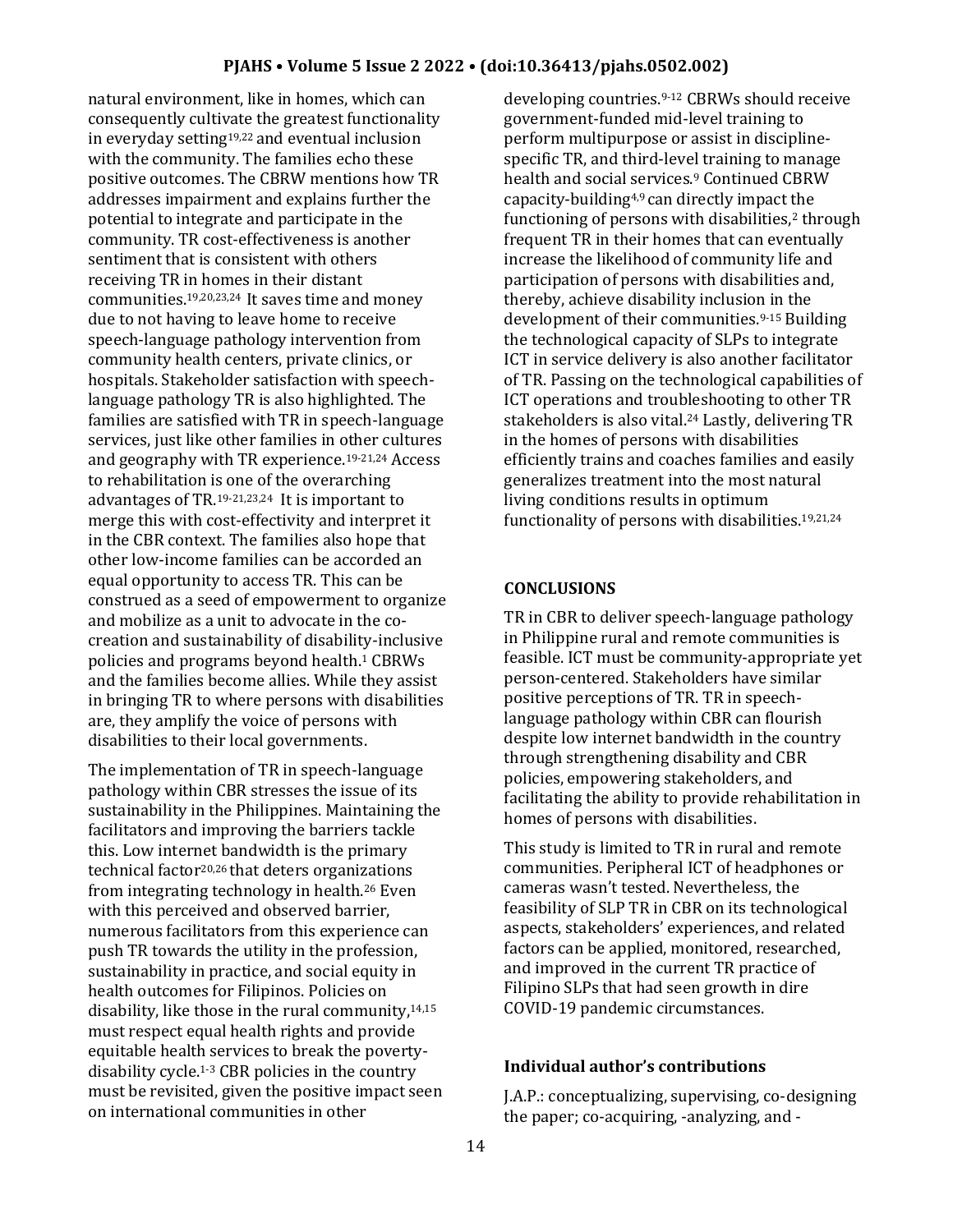interpreting the data; co-drafting and -revising the paper for intellectual content, approval of the final version for publication, and accountable for all the aspects of the paper; E.G.O.: co-designing the paper; co-acquiring, -analyzing, and interpreting the data; co-drafting and -revising the paper for intellectual content, approval of the final version for publication, and accountable for most aspects of the paper; C.T.: co-designing the paper; co-acquiring, -analyzing, and -interpreting the data; co-drafting and -revising the paper for intellectual content, approval of the final version for publication, and accountable for most aspects of the paper; J.C.: co-designing the paper; coacquiring, -analyzing, and -interpreting the data; co-drafting and -revising the paper for intellectual content, approval of the final version for publication, and accountable for most aspects of the paper; M.F.D.: co-designing the paper; coacquiring, -analyzing, and -interpreting the data; co-drafting and -revising the paper for intellectual content, approval of the final version for publication, and accountable for most aspects of the paper; J.N.A.: co-designing the paper; coacquiring, -analyzing, and -interpreting the data; co-drafting and -revising the paper for intellectual content, approval of the final version for publication, and accountable for most aspects of the paper; B.C.C.: co-designing the paper; coacquiring, -analyzing, and -interpreting the data; co-drafting and -revising the paper for intellectual content, approval of the final version for publication, and accountable for most aspects of the paper.

### **Disclosure statement**

This paper has been partially funded UST Simbahayan Community Development Office.

### **Conflicts of interest**

The authors of this paper declare no conflicting interest.

### **Acknowledgment**

The researchers would like to thank the local government of Naga City, Camarines Sur as its partner community, and the Parent Advocates of Visually Impaired Children, with the support of Perkins School of the Blind, as a partner nongovernment organization and Disabled Persons Organization.

### **Supplementary Material**

#### **[Supplementary Material A.](https://drive.google.com/file/d/1EK-SKSM2PxaL-0ZRZeprjz5HXaoC4AWc/view?usp=sharing)** COREQ

[\(COnsolidated criteria for REporting Qualitative](https://drive.google.com/file/d/1EK-SKSM2PxaL-0ZRZeprjz5HXaoC4AWc/view?usp=sharing)  [research\) Checklist.](https://drive.google.com/file/d/1EK-SKSM2PxaL-0ZRZeprjz5HXaoC4AWc/view?usp=sharing)

#### **References**

- 1. World Health Organization, World Bank. World report on disability. Geneva (CH): World Health Organization; 2011. 350 p.
- 2. World Health Organization. Rehabilitation 2030 a call for action: The need to scale up rehabilitation. Geneva (CH): World Health Organization; 2017. 9p.
- 3. Cieza A, Causey K, Kamenov K, Hanson SW, Chatterji S, Vos T. Global estimates of the need for rehabilitation based on the Global Burden of Disease study 2019: a systematic analysis for the Global Burden of Disease Study 2019. Lancet. 2020;396:1-12. DOI: 10.1016/S0140-6736(20)32340-0
- 4. Gupta N, Castillo-Labord C, Landry MD. Health-related rehabilitation services: Assessing the global supply of and need for human resources. BMC Health Services Research. 2011;11:276. DOI: 10.1186/1472-6963-11- 276
- 5. Philippine Statistics Authority. Persons with disability in the Philippines: Results from the 2010 census. Philippine Statistics Authority. 2013. Available from: https://psa.gov.ph/content/persons-disabilityphilippines-results-2010-census
- 6. Center for Excellence in Disaster Management & Humanitarian Assistance (US). Philippines: Disaster management reference handbook. Center for Excellence in Disaster Management & Humanitarian Assistance. 2018. Available from: https://reliefweb.int/report/philippines/philippinesdisaster-management-reference-handbook-march-2018
- 7. World Health Organization Regional Office for the Western Pacific. Philippines-WHO: country cooperation strategy 2017-2022. 2017. Available from: http://iris.wpro.who.int/handle/10665.1/13584
- 8. Philippine Association of Speech Pathologists. Directory. 2020. Available from: http://pasp.org.ph/directory
- 9. World Health Organization. Community-based rehabilitation: CBR guidelines. 2010. Available from: https://www.who.int/publications/i/item/978924154 8052.